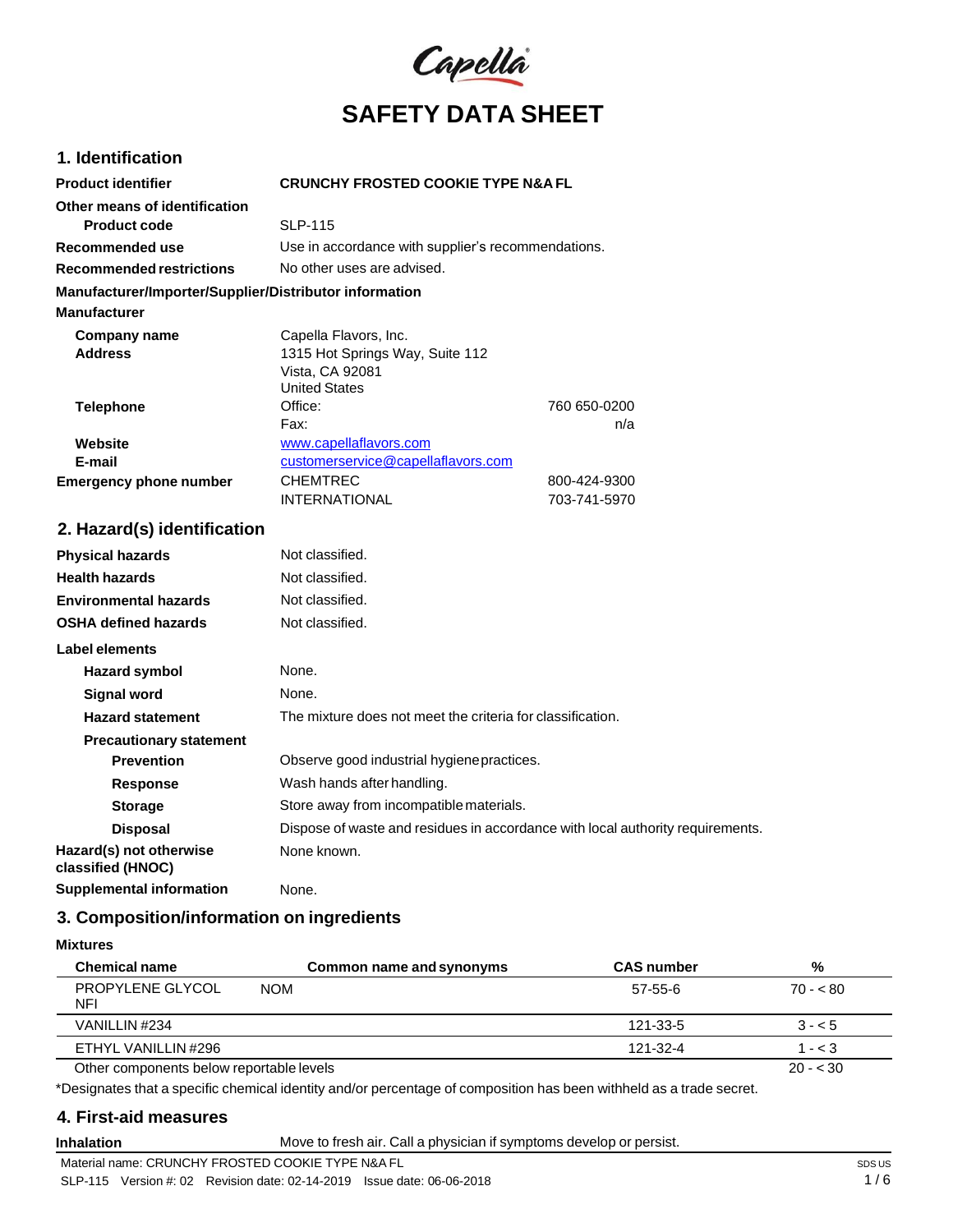| <b>Skin contact</b>                                                          | Wash off with soap and water. Get medical attention if irritation develops and persists.                            |
|------------------------------------------------------------------------------|---------------------------------------------------------------------------------------------------------------------|
| Eye contact                                                                  | Rinse with water. Get medical attention if irritation develops and persists.                                        |
| Ingestion                                                                    | Rinse mouth. Get medical attention if symptoms occur.                                                               |
| <b>Most important</b><br>symptoms/effects, acute and<br>delayed              | Direct contact with eyes may cause temporary irritation.                                                            |
| Indication of immediate<br>medical attention and special<br>treatment needed | Treat symptomatically.                                                                                              |
| <b>General information</b>                                                   | Ensure that medical personnel are aware of the material(s) involved, and take precautions to<br>protect themselves. |
| 5. Fire-fighting measures                                                    |                                                                                                                     |
| Suitable extinguishing media                                                 | Alcohol resistant foam. Powder. Carbon dioxide (CO2).                                                               |
| Unsuitable extinguishing<br>media                                            | Do not use water jet as an extinguisher, as this will spread the fire.                                              |
| Specific hazards arising from                                                | During fire, gases hazardous to health may be formed.                                                               |

**Special protective equipment and precautions forfirefighters** Self-contained breathing apparatus and full protective clothing must be worn in case of fire.

Move containers from fire area if you can do so without risk.

**General fire hazards** Use standard firefighting procedures and consider the hazards of other involved materials. No unusual fire or explosion hazards noted.

#### **6. Accidental release measures**

**the chemical**

**Fire fighting**

**equipment/instructions Specific methods**

| <b>Personal precautions,</b><br>protective equipment and<br>emergency procedures | Keep unnecessary personnel away. For personal protection, see section 8 of the SDS.                                                                                                                                                               |
|----------------------------------------------------------------------------------|---------------------------------------------------------------------------------------------------------------------------------------------------------------------------------------------------------------------------------------------------|
| Methods and materials for<br>containment and cleaning up                         | Use water spray to reduce vapors or divert vapor cloud drift.                                                                                                                                                                                     |
|                                                                                  | Large Spills: Stop the flow of material, if this is without risk. Dike the spilled material, where this is<br>possible. Absorb in vermiculite, dry sand or earth and place into containers. Following product<br>recovery, flush area with water. |
|                                                                                  | Small Spills: Wipe up with absorbent material (e.g. cloth, fleece). Clean surface thoroughly to<br>remove residual contamination.                                                                                                                 |
|                                                                                  | Never return spills to original containers for re-use. For waste disposal, see section 13 of the SDS.                                                                                                                                             |
| <b>Environmental precautions</b>                                                 | Avoid discharge into drains, water courses or onto the ground.                                                                                                                                                                                    |
| 7. Handling and storage                                                          |                                                                                                                                                                                                                                                   |

**Precautions for safe handling Conditions for safe storage, including any incompatibilities** Avoid prolonged exposure. Observe good industrial hygiene practices. Store in tightly closed container. Store away from incompatible materials (see Section 10 of the SDS).

## **8. Exposure controls/personal protection**

#### **Occupational exposure limits**

The following constituents are the only constituents of the product which have a PEL, TLV or other recommended exposure limit. At this time, the other constituents have no known exposure limits.

#### **US. Workplace Environmental Exposure Level (WEEL) Guides Components Components Type Value Value Form** PROPYLENE GLYCOL NOM NFI (CAS 57-55-6) VANILLIN #234 (CAS 121-33-5) **Biological limit values** TWA 10 mg/m3 Aerosol. TWA 10 mg/m3 No biological exposure limits noted for the ingredient(s).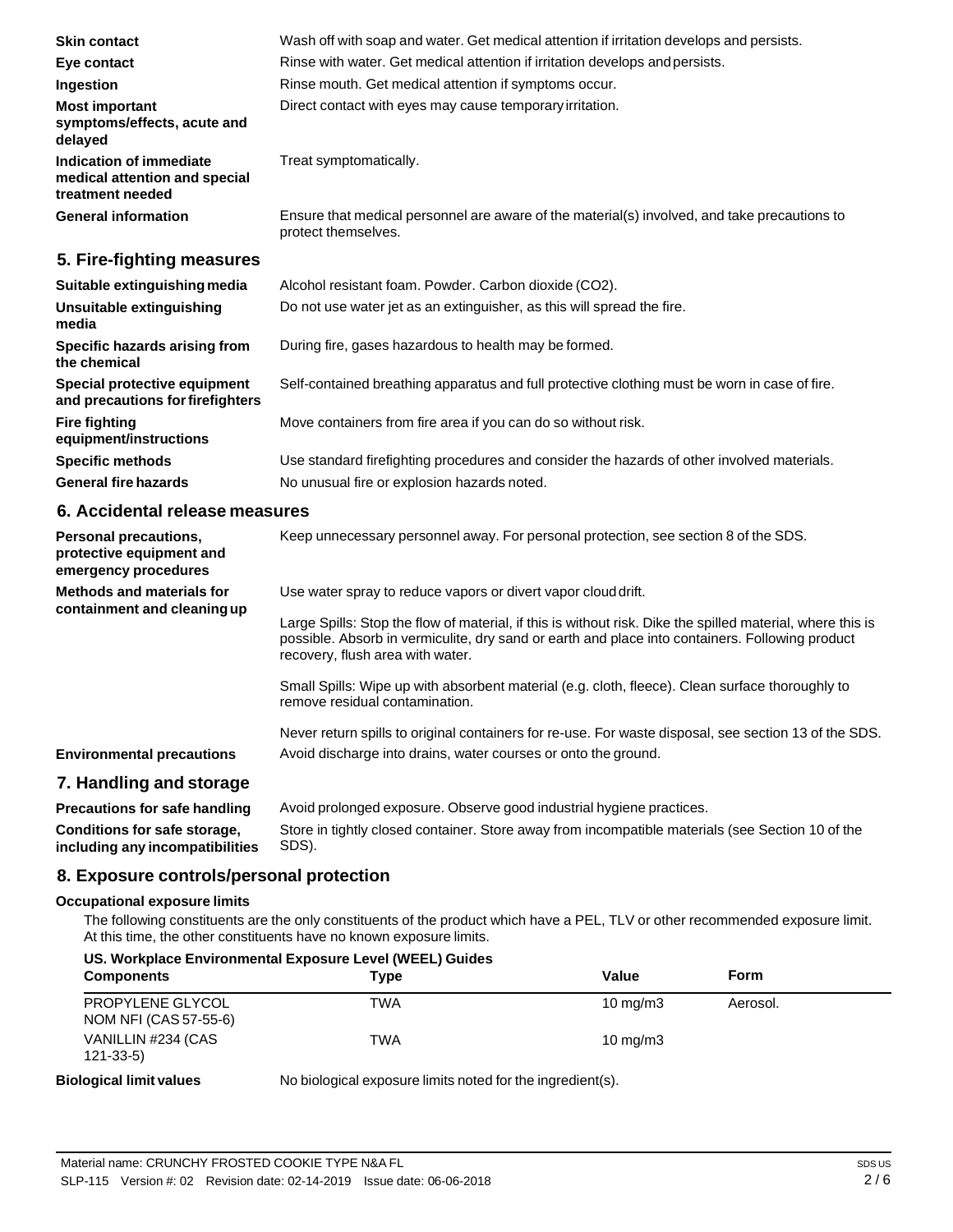| Appropriate engineering<br>controls      | Good general ventilation should be used. Ventilation rates should be matched to conditions. If<br>applicable, use process enclosures, local exhaust ventilation, or other engineering controls to<br>maintain airborne levels below recommended exposure limits. If exposure limits have not been<br>established, maintain airborne levels to an acceptable level. |
|------------------------------------------|--------------------------------------------------------------------------------------------------------------------------------------------------------------------------------------------------------------------------------------------------------------------------------------------------------------------------------------------------------------------|
|                                          | Individual protection measures, such as personal protective equipment                                                                                                                                                                                                                                                                                              |
| <b>Eye/face protection</b>               | Wear safety glasses with side shields (or goggles).                                                                                                                                                                                                                                                                                                                |
| <b>Skin protection</b>                   |                                                                                                                                                                                                                                                                                                                                                                    |
| <b>Hand protection</b>                   | Wear appropriate chemical resistant gloves.                                                                                                                                                                                                                                                                                                                        |
| Other                                    | Wear suitable protective clothing.                                                                                                                                                                                                                                                                                                                                 |
| <b>Respiratory protection</b>            | In case of insufficient ventilation, wear suitable respiratory equipment.                                                                                                                                                                                                                                                                                          |
| <b>Thermal hazards</b>                   | Wear appropriate thermal protective clothing, when necessary.                                                                                                                                                                                                                                                                                                      |
| <b>General hygiene</b><br>considerations | Always observe good personal hygiene measures, such as washing after handling the material<br>and before eating, drinking, and/or smoking. Routinely wash work clothing and protective<br>equipment to remove contaminants.                                                                                                                                        |

# **9. Physical and chemical properties**

| Appearance                                        |                                               |  |  |
|---------------------------------------------------|-----------------------------------------------|--|--|
| <b>Physical state</b>                             | Liquid.                                       |  |  |
| Form                                              | Liquid.                                       |  |  |
| Color                                             | Not available.                                |  |  |
| Odor                                              | Not available.                                |  |  |
| <b>Odor threshold</b>                             | Not available.                                |  |  |
| рH                                                | Not available.                                |  |  |
| Melting point/freezing point                      | -74.2 $\degree$ F (-59 $\degree$ C) estimated |  |  |
| Initial boiling point and boiling<br>range        | 370.76 °F (188.2 °C) estimated                |  |  |
| <b>Flash point</b>                                | > 200.0 °F (> 93.3 °C) Closed Cup             |  |  |
| <b>Evaporation rate</b>                           | Not available.                                |  |  |
| <b>Flammability (solid, gas)</b>                  | Not applicable.                               |  |  |
| Upper/lower flammability or explosive limits      |                                               |  |  |
| <b>Flammability limit - lower</b><br>(%)          | Not available.                                |  |  |
| <b>Flammability limit - upper</b><br>$(\%)$       | Not available.                                |  |  |
| Explosive limit - lower (%)                       | Not available.                                |  |  |
| Explosive limit - upper (%)                       | Not available.                                |  |  |
| Vapor pressure                                    | 0.13 hPa estimated                            |  |  |
| <b>Vapor density</b>                              | Not available.                                |  |  |
| <b>Relative density</b>                           | Not available.                                |  |  |
| Solubility(ies)                                   |                                               |  |  |
| <b>Solubility (water)</b>                         | Not available.                                |  |  |
| <b>Partition coefficient</b><br>(n-octanol/water) | Not available.                                |  |  |
| Auto-ignition temperature                         | 700 °F (371.11 °C) estimated                  |  |  |
| <b>Decomposition temperature</b>                  | Not available.                                |  |  |
| <b>Viscosity</b>                                  | Not available.                                |  |  |
| <b>Other information</b>                          |                                               |  |  |
| <b>Explosive properties</b>                       | Not explosive.                                |  |  |
| <b>Flammability class</b>                         | Combustible IIIB estimated                    |  |  |
| <b>Oxidizing properties</b>                       | Not oxidizing.                                |  |  |
| <b>Refractive index</b>                           | 1.4094 - 1.4394                               |  |  |
| <b>Specific gravity</b>                           | $1.04 - 1.07$                                 |  |  |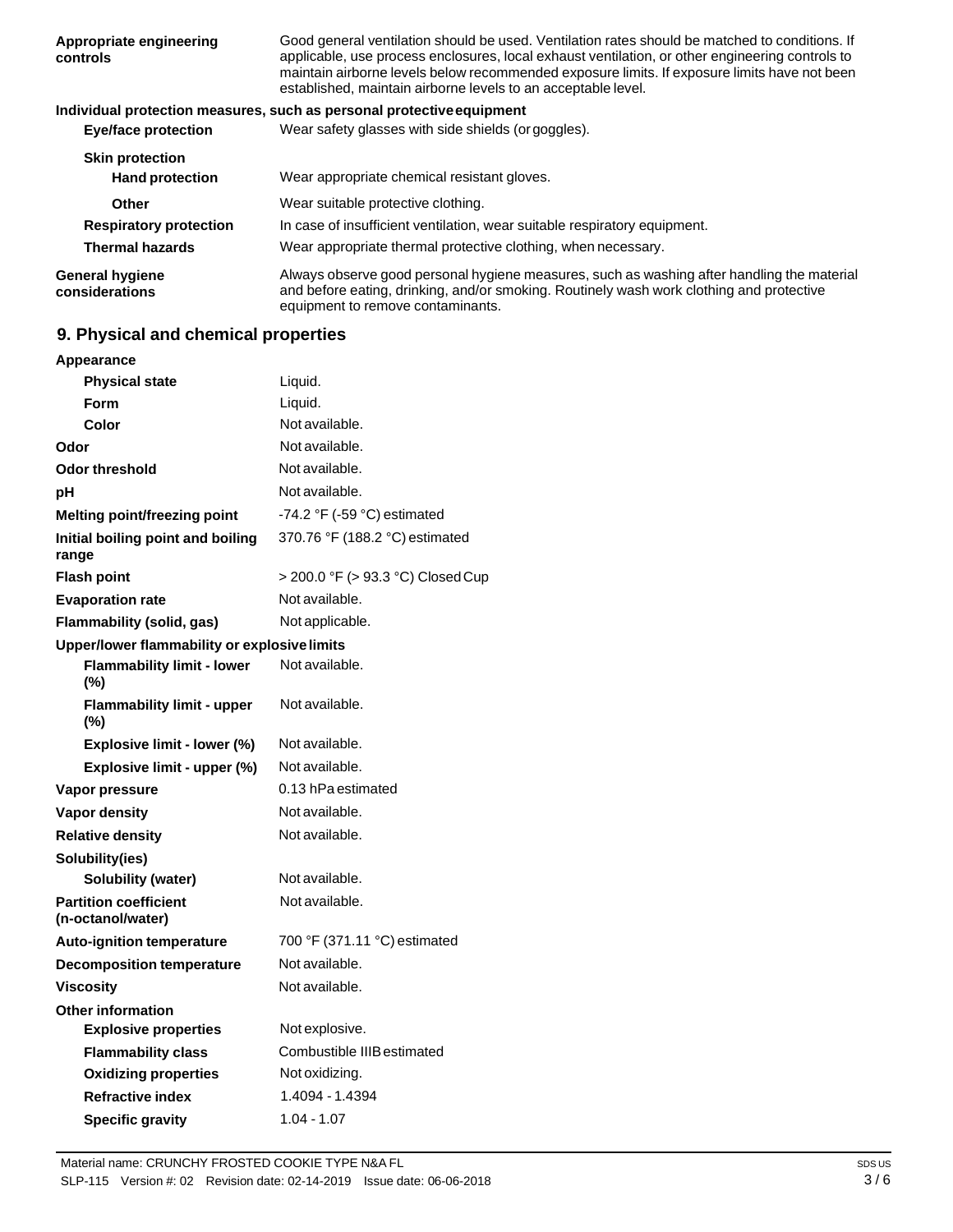## **10. Stability and reactivity**

| <b>Reactivity</b>                            | The product is stable and non-reactive under normal conditions of use, storage and transport.                                                                            |
|----------------------------------------------|--------------------------------------------------------------------------------------------------------------------------------------------------------------------------|
| <b>Chemical stability</b>                    | Material is stable under normal conditions.                                                                                                                              |
| <b>Possibility of hazardous</b><br>reactions | No dangerous reaction known under conditions of normaluse.                                                                                                               |
| <b>Conditions to avoid</b>                   | Keep away from heat, hot surfaces, sparks, open flames and other ignition sources. Avoid<br>temperatures exceeding the flash point. Contact with incompatible materials. |
| Incompatible materials                       | Strong oxidizing agents.                                                                                                                                                 |
| <b>Hazardous decomposition</b><br>products   | No hazardous decomposition products areknown.                                                                                                                            |

## **11. Toxicological information**

#### **Information on likely routes of exposure**

| <b>Inhalation</b>                                                                  | Prolonged inhalation may be harmful.                                                                                                                                                                  |
|------------------------------------------------------------------------------------|-------------------------------------------------------------------------------------------------------------------------------------------------------------------------------------------------------|
| <b>Skin contact</b>                                                                | No adverse effects due to skin contact areexpected.                                                                                                                                                   |
| Eye contact                                                                        | Direct contact with eyes may cause temporary irritation.                                                                                                                                              |
| Ingestion                                                                          | Expected to be a low ingestion hazard.                                                                                                                                                                |
| Symptoms related to the<br>physical, chemical and<br>toxicological characteristics | Direct contact with eyes may cause temporary irritation.                                                                                                                                              |
| Information on toxicological effects                                               |                                                                                                                                                                                                       |
| <b>Acute toxicity</b>                                                              | Not available.                                                                                                                                                                                        |
| <b>Skin corrosion/irritation</b>                                                   | Prolonged skin contact may cause temporary irritation.                                                                                                                                                |
| Serious eye damage/eye<br>irritation                                               | Direct contact with eyes may cause temporary irritation.                                                                                                                                              |
| Respiratory or skinsensitization                                                   |                                                                                                                                                                                                       |
| <b>Respiratory sensitization</b>                                                   | Not a respiratory sensitizer.                                                                                                                                                                         |
| <b>Skin sensitization</b>                                                          | This product is not expected to cause skin sensitization.                                                                                                                                             |
| <b>Germ cell mutagenicity</b>                                                      | No data available to indicate product or any components present at greater than 0.1% are<br>mutagenic or genotoxic.                                                                                   |
| Carcinogenicity                                                                    | Not classifiable as to carcinogenicity to humans.                                                                                                                                                     |
|                                                                                    | IARC Monographs. Overall Evaluation of Carcinogenicity                                                                                                                                                |
| Not listed.<br>Not regulated.<br>Not listed.                                       | OSHA Specifically Regulated Substances (29 CFR 1910.1001-1052)<br>US. National Toxicology Program (NTP) Report on Carcinogens                                                                         |
| <b>Reproductive toxicity</b>                                                       | This product is not expected to cause reproductive or developmental effects.                                                                                                                          |
| Specific target organ toxicity -<br>single exposure                                | Not classified.                                                                                                                                                                                       |
| Specific target organ toxicity -<br>repeated exposure                              | Not classified.                                                                                                                                                                                       |
| <b>Aspiration hazard</b>                                                           | Not an aspiration hazard.                                                                                                                                                                             |
| <b>Chronic effects</b>                                                             | Prolonged inhalation may be harmful.                                                                                                                                                                  |
| 12. Ecological information                                                         |                                                                                                                                                                                                       |
| <b>Ecotoxicity</b>                                                                 | The product is not classified as environmentally hazardous. However, this does not exclude the<br>possibility that large or frequent spills can have a harmful or damaging effect on the environment. |
| Persistence and degradability                                                      | No data is available on the degradability of any ingredients in the mixture.                                                                                                                          |
| <b>Bioaccumulative potential</b>                                                   |                                                                                                                                                                                                       |
| Partition coefficient n-octanol / water (log Kow)                                  |                                                                                                                                                                                                       |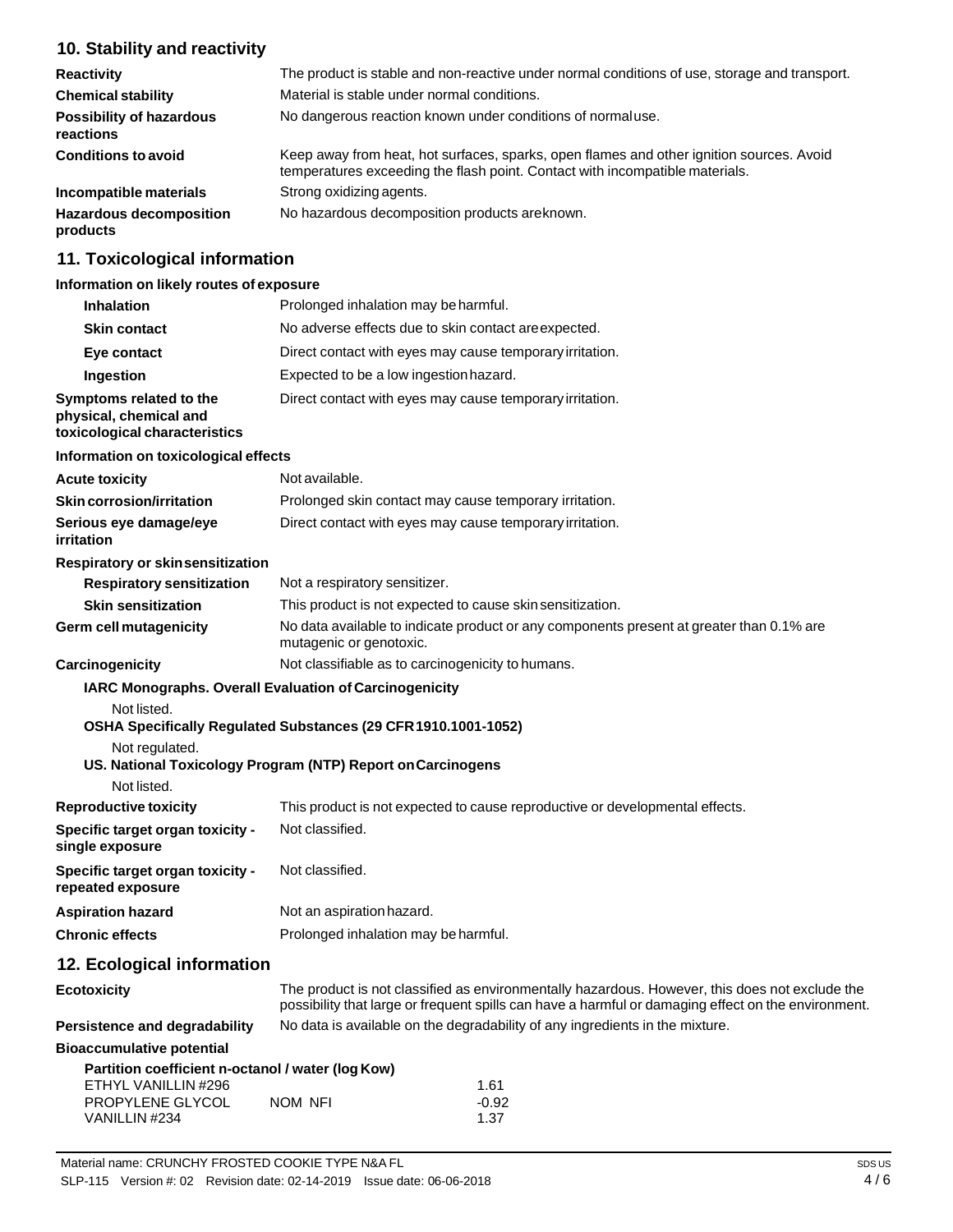| Mobility in soil      | No data available.                                                                           |
|-----------------------|----------------------------------------------------------------------------------------------|
| Other adverse effects | No other adverse environmental effects (e.g. ozone depletion, photochemical ozone creation   |
|                       | potential, endocrine disruption, global warming potential) are expected from this component. |

#### **13. Disposal considerations**

| Collect and reclaim or dispose in sealed containers at licensed waste disposal site.                                                                                                                                   |
|------------------------------------------------------------------------------------------------------------------------------------------------------------------------------------------------------------------------|
| Dispose in accordance with all applicable regulations.                                                                                                                                                                 |
| The waste code should be assigned in discussion between the user, the producer and the waste<br>disposal company.                                                                                                      |
| Dispose of in accordance with local regulations. Empty containers or liners may retain some<br>product residues. This material and its container must be disposed of in a safe manner (see:<br>Disposal instructions). |
| Since emptied containers may retain product residue, follow label warnings even after container is<br>emptied. Empty containers should be taken to an approved waste handling site for recycling or<br>disposal.       |
|                                                                                                                                                                                                                        |

### **14. Transport information**

#### **DOT**

Not regulated as dangerous goods.

#### **IATA**

Not regulated as dangerous goods.

#### **IMDG**

Not regulated as dangerous goods.

**Transport in bulk according to Annex II of MARPOL 73/78 and the IBC Code** Not established.

#### **15. Regulatory information**

#### **US** federal regulations

This product is not known to be a "Hazardous Chemical" as defined by the OSHA Hazard Communication Standard, 29 CFR 1910.1200.

#### **Toxic Substances Control Act (TSCA)**

#### **TSCA Section 12(b) Export Notification (40 CFR 707, Subpt.D)**

Not regulated.

#### **CERCLA Hazardous Substance List (40 CFR302.4)**

Not listed.

#### **SARA 304 Emergency release notification**

#### Not regulated.

#### **OSHA Specifically Regulated Substances (29 CFR1910.1001-1052)**

Not regulated.

#### **Superfund Amendments and Reauthorization Act of 1986(SARA)**

#### **SARA 302 Extremely hazardous substance**

Not listed.

#### **SARA 311/312 Hazardous chemical** No (Exempt)

#### **SARA 313 (TRIreporting)**

Not regulated.

#### **Other federal regulations**

#### **Clean Air Act (CAA) Section 112 Hazardous Air Pollutants (HAPs)List**

Not regulated.

#### **Clean Air Act (CAA) Section 112(r) Accidental Release Prevention (40 CFR 68.130)**

Not regulated.

**Safe Drinking Water Act** Not regulated.

**(SDWA)**